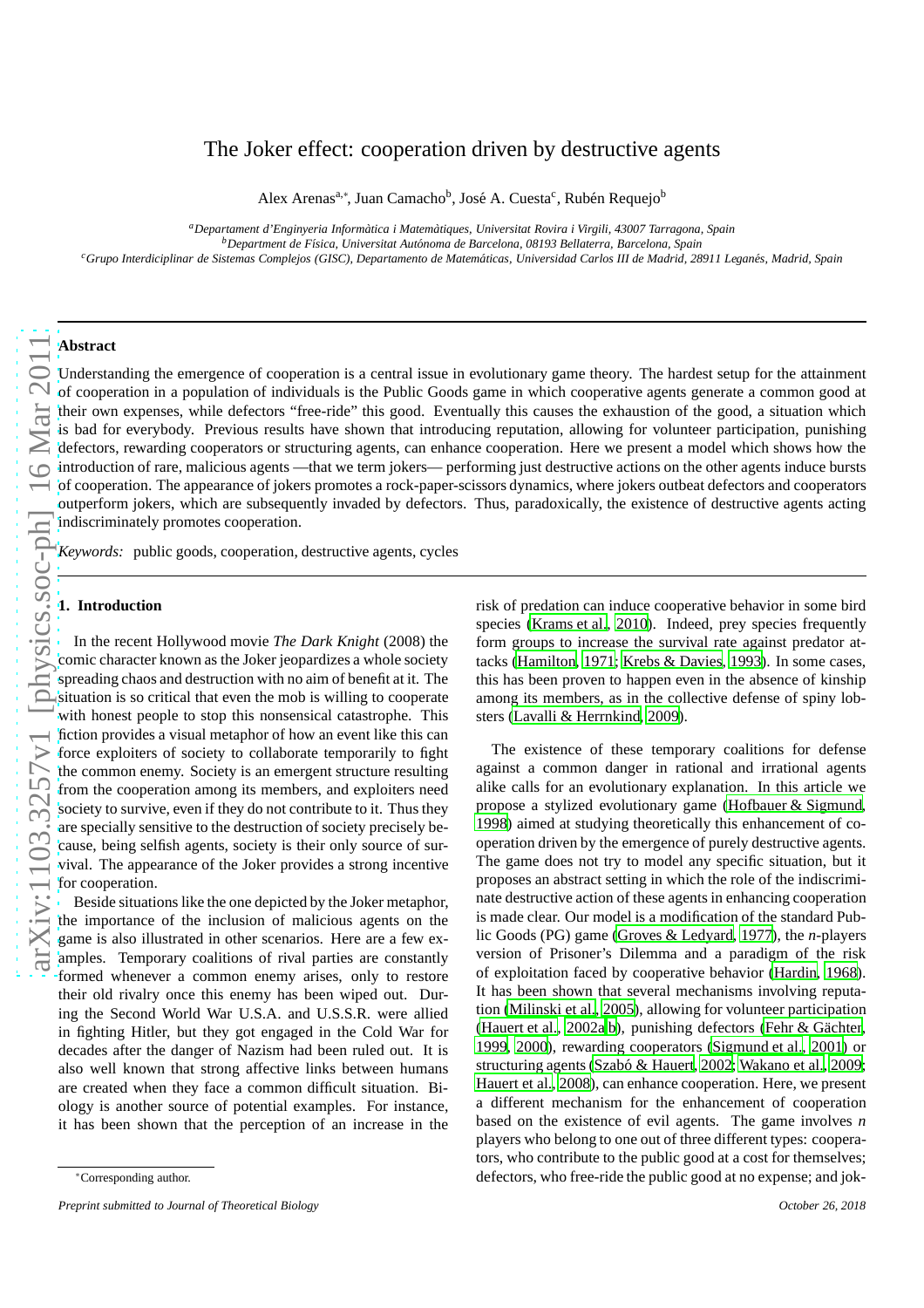ers, who do not participate in the public good —hence obtain no benefit whatsoever— and only inflict damage to the public good. Groups are formed randomly, and each player's strategy is established before the group is selected. Hence, players have no memory. Remarkably, the appearance of jokers promotes a rock-paper-scissors dynamics, where jokers outbeat defectors and cooperators outperform jokers, which are subsequently invaded by defectors. In contrast to previous models [\(Hauert et al., 2002a](#page-6-8)[,b](#page-6-9)), the cycles induced by jokers are limit cycles, i.e. attractors of the dynamics, and exist in the presence of mutations; these properties make them robust evolutionary outcomes. Therefore, paradoxically, the existence of destructive agents acting indiscriminately promotes cooperation.

The paper is organized as follows. Section 2 exposes the model and shows the existence of cycles. Section 3 analyzes the dynamics for infinite populations, and section 4 compares the joker model with other RPS dynamics.

## **2. A Public Good game with jokers: existence of limit cycles**

The PG game works as usual: every cooperator yields a benefit  $b = rc$  ( $r > 1$ ) to be shared by cooperators and defectors alike, at a cost *c* for herself (this cost can be set to  $c = 1$  without loss of generality: all other payoffs are given in units of *c*), and defectors produce no benefit at all but get their share of the public good. As for the new agents (jokers), every joker inflicts a damage −*d* < 0 to be shared equally by all non-jokers and gets no benefit. In a given game  $0 \le m \le n$  denotes the number of cooperators,  $0 \leq j \leq n$  the number of jokers, and  $n - m - j \geq 0$  the number of defectors;  $S = n - j$  expresses the number of non-jokers. In this group, the payoff of a defector will be  $\Pi_{\text{D}}(m, j) = (rm - dj)/S$ , and that of a cooperator  $\Pi_{\rm C} = \Pi_{\rm D} - 1$ . Then, in each group, defectors will always do better than cooperators. Jokers' payoff is always 0.

A usual requirement of PG games is that *r* < *n*. Without this requirement the solution in which all *n* players are defectors is no longer a Nash equilibrium —hence the dilemma goes away. As shown later, the evolutionary dynamics for infinite populations yields the same constraint, i.e., if  $r < n$  the dynamics asymptotically approaches the tragedy of the commons. However this is no longer true for finite populations, where the upper bound of *r* for which the tragedy of the commons takes place grows as *M*, the population size, decreases. In this case the tragedy of the commons arises whenever  $r < r_{\text{max}} =$  $n(M-1)/(M-n)$  (see [Appendix A;](#page-3-0) notice in passing that for a population of  $M = n$  individuals, the evolutionary dynamics yields a tragedy of the commons for every  $r > 1$ ).

An invasion analysis provides the clue as to why a rockpaper-scissors (RPS) cycle is to be expected when jokers intervene in the game. We shall assume that we have a population of *M* players of the same type and will consider putative mutations of one individual to any of the other two types. The mutation will thrive if the average payoff of the mutant after many interactions overcomes the average payoff of a non-mutant player. The result of this analysis (see [Appendix A\)](#page-3-0) is summarized in Fig. [1,](#page-1-0) which represents the three different patterns of invasion



<span id="page-1-0"></span>Figure 1: **Dynamics of invasions in a Public Goods game with jokers.** The axes represent the gain factor  $r$  of the Public Goods game (i.e., the payoff each cooperator yields to the public good) and the "damage"  $d > 0$  that every joker inflicts on the public good. The tragedy of the commons occurs for  $1 < r < r_{max} = n(M-1)/(M-n)$  (see text), which includes the dilemmatic region  $1 < r < n$  characteristic of PG games. Different colors are assigned to different invasion patterns: Light blue corresponds to a region where J invades both C and D (III); light green corresponds to a region where neither C nor J invades each other (there is bistability on the J–C line) but D invades C and is in turn invaded by J, so again everything ends up in J (II); finally, light yellow corresponds to a region where D invades C, J invades D, but C invades J back, thus generating a rock-paper-scissors cycle (I). The latter behavior is the essence of the *Joker effect.* The equations of the straight lines separating the three regions are (from top to bottom)  $r = 1 + d(n - 1)$  and  $r = 1 + d/(M - 1)$ . Notice that this scheme is valid for arbitrary  $n > 1$ . Also, for fixed  $r$ , all three regions are crossed upon varying *d*, whereas vice versa is only true provided  $d < d_1 = M/(M - n)$ . The Joker effect does not occur if  $d > d_1$ . For large populations,  $M \gg 1$ , the region for the rock-paper-scissors cycle simplifies to *n* > *r* > 1 + (*n* − 1)*d* and *d* < 1.

that can be observed within the region of interest  $1 < r < r_{\text{max}}$ ,  $d > 0$ :

- **I. Rock-paper-scissors cycle:** It arises whenever  $r > 1 + \frac{1}{r}$  $d(n-1)$ . This condition expresses the fact that a single cooperator gets a positive payoff in spite of the damage inflicted by *n* − 1 jokers and therefore being a cooperator pays (jokers get no payoff whatsoever).
- II. **Joker-cooperator bistability:** If  $1 + d/(M 1) < r <$ 1 + (*n* − 1)*d* neither jokers nor cooperators can invade each other. Nonetheless defectors always invade cooperators, and jokers always invade defectors, so eventually only jokers survive, either because they are initially a majority or indirectly through the emergence of defectors.
- III. **Joker invasion:** If *r* < 1+*d*/(*M*−1) jokers will invade any homogeneous population, so a homogeneous population of jokers is the only stable solution. Notice that this region disappears for large populations ( $M \rightarrow \infty$ ) because  $r > 1$ .

The RPS cycle  $C \rightarrow D \rightarrow J \rightarrow C$  occurring in region I is the essence of the Joker effect.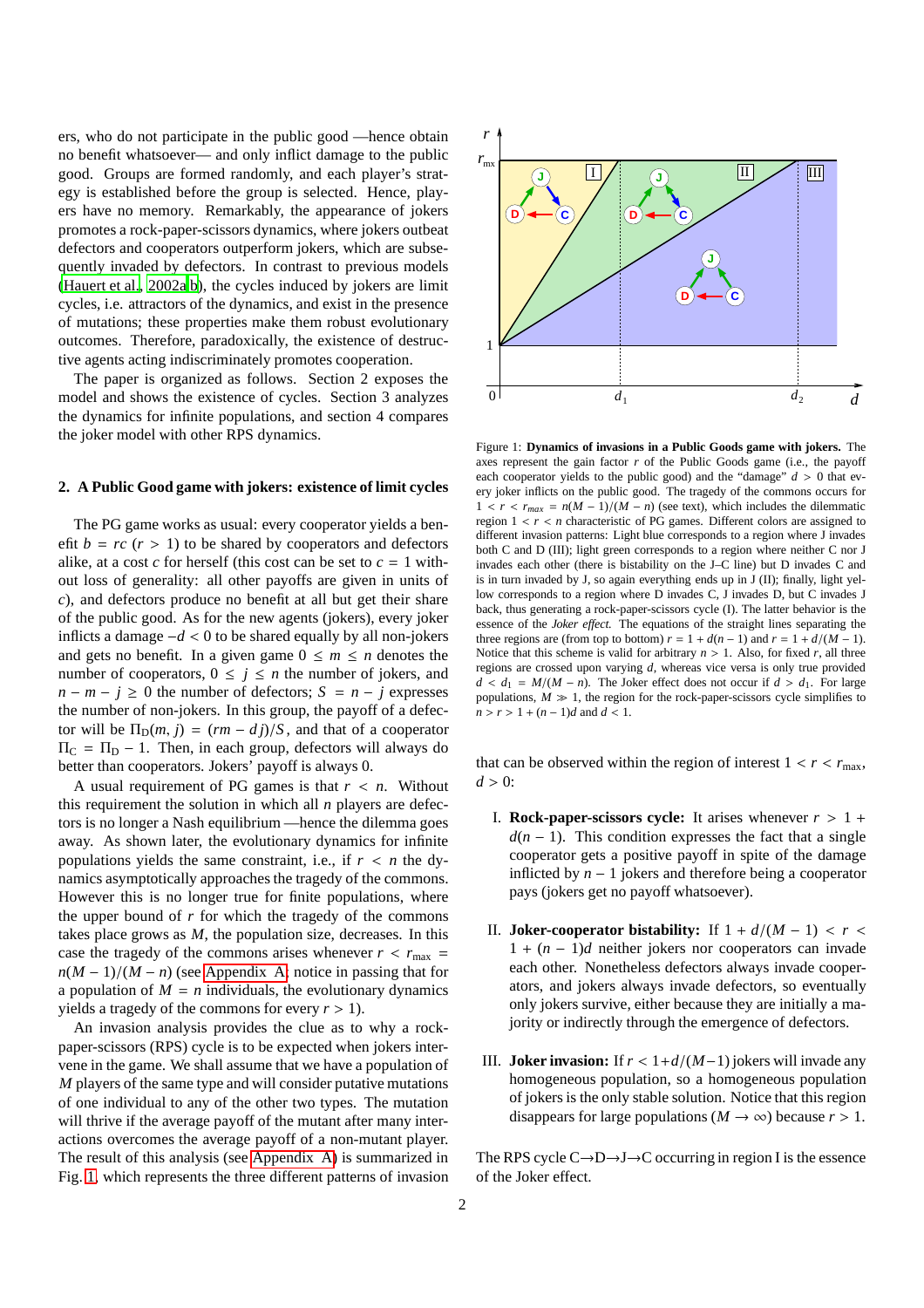#### **3. Infinite populations**

We can gain further insight into this effect by studying a replicator-mutator dynamics [\(Maynard Smith](#page-6-13), [1982\)](#page-6-13). We assume a very large population in which the three types are present at time *t* in fractions *x* (cooperators), *y* (defectors), and  $z = 1 - x - z$  (jokers). Agents interact with the whole population by engaging in the above described game within groups of *n* randomly chosen individuals [\(Hauert et al., 2006](#page-6-14)). Average payoffs of a cooperator, a defector, and a joker are denoted  $P_C(x, z)$ ,  $P_D(x, z)$ , and  $P_J(x, z)$ , respectively. Assuming individuals of a given type mutate to any other type at a rate  $\mu \ll 1$ , the replicator-mutator equations for this system will be

$$
\begin{aligned}\n\dot{x} &= x(P_{\rm C} - \bar{P}) + \mu(1 - 3x), \\
\dot{y} &= y(P_{\rm D} - \bar{P}) + \mu(1 - 3y), \\
\dot{z} &= z(P_{\rm J} - \bar{P}) + \mu(1 - 3z),\n\end{aligned} \tag{1}
$$

<span id="page-2-0"></span>where  $\bar{P} = xP_C + yP_D + zP_J$  is the mean payoff of the population at a given time. Explicit expressions for  $P_C$ ,  $P_D$ , and  $P_J$  can be obtained by averaging over all samples of groups of *n* players extracted from a population containing *Mx* cooperators, *My* defectors, and *Mz* jokers, in the limit of very large populations  $(M \rightarrow \infty)$ ; the derivation can be found in [Appendix B.](#page-4-0) Let us recall that the parameters of the game in the infinite population limit satisfy  $1 < r < n$  and  $d > 0$ ; the first condition enforces the public goods dilemma, and the second one implies that jokers beat defectors in the absence of cooperators, because defectors receive the damage inflicted by jokers thus obtaining a negative payoff.

The stability analysis of the dynamical system [\(1\)](#page-2-0) recov-ers the picture displayed in Fig. [1](#page-1-0) (taking  $M \to \infty$ ). When  $r < 1 + (n-1)d$  the system is in region II. The only stable equilibrium is a population of only jokers and any trajectory of [\(1\)](#page-2-0) is asymptotically attracted to it. Thus, in this region the destructive power of jokers is high enough to wipe out the populations of both cooperators and defectors. But the most interesting situation takes place when

<span id="page-2-4"></span>
$$
r > 1 + (n-1)d,\tag{2}
$$

i.e., in region I. In the absence of mutations the dynamical system [\(1\)](#page-2-0) has three saddle points at the corners of the simplex as well as an unstable mixed equilibrium (see [Appendix C\)](#page-5-0). As a consequence, the attractor of the system is the heteroclinic orbit  $C \rightarrow D \rightarrow J \rightarrow C$ . The period is infinite because the system delays more and more around the saddle points. When mutations occur the corners of the simplex are no longer equilibria, and one is left with the interior fixed point, which for small mutations is a repeller (see [Appendix C\)](#page-5-0). Since trajectories are confined within the closed region of the simplex, they are attracted to a stable limit cycle for any  $r > 1$  (a direct conse-quence of the Poincaré-Bendixon theorem [\(Simmons & Krantz](#page-7-3), [2006\)](#page-7-3)), as shown in Fig. [2.](#page-2-1)

The size of the cycle depends on the parameter values. It grows as *d* increases —i.e., when jokers play a more important role (Fig. [3\)](#page-2-2)— and as the mutation rate decreases (Fig. [4\)](#page-2-3). For



<span id="page-2-1"></span>Figure 2: **The Joker effect in public goods games for large, well-mixed populations.** The simplex describes the replicator-mutator dynamics, Eq. [1,](#page-2-0) for a population of cooperators, defectors and jokers with parameter values satisfying  $n > r > 1 + d(n - 1)$ , for which a rock-paper-scissor dynamics is expected (yellow region in Fig. [1\)](#page-1-0). When mutation rates are small, the only equilibrium is a repeller (white dot), and trajectories end up in a stable limit cycle (black line). Thus the presence of jokers induces periodically a burst of cooperators. Cooperators abound during short time spans, as shown by the small fraction of cooperators in the equilibrium point. Parameters:  $n = 5$ ,  $r = 3$ ,  $d = 0.4$  and  $\mu = 0.005$ . (Images generated using a modified version of the Dynamo Package [\(Sandholm & Dokumaci, 2007\)](#page-7-4)).



<span id="page-2-2"></span>Figure 3: **Replicator-mutator dynamics as a function of the damage** *d* **inflicted by jokers**. For a fixed mutation rate, the size of the cycles increases as the damage increases. Parameters:  $n = 5$ ,  $r = 3$  and  $\mu = 0.001$ .



<span id="page-2-3"></span>Figure 4: **Replicator-mutator dynamics as a function of the mutation rate** µ. (a) For very small mutation rates cycles approach the boundary of the simplex. (b) As  $\mu$  increases, the cycle amplitude decreases and, above a critical value (typically,  $\mu_c \approx 0.01$ ), cycles disappear in a Hopf bifurcation yielding a stable mixed equilibrium (c). Parameters:  $n = 5$ ,  $r = 3$  and  $d = 0.4$ .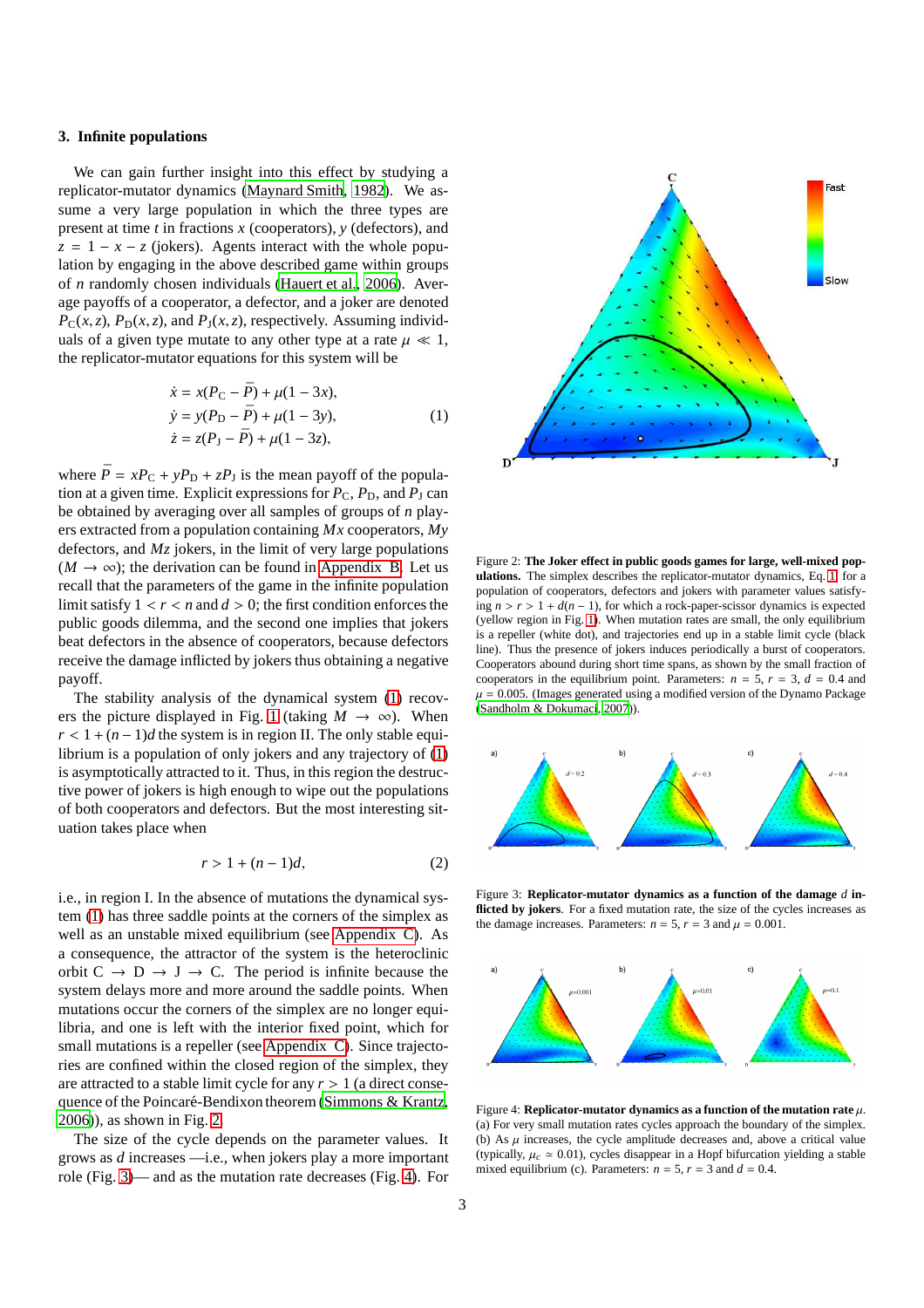both, large values of *d* [compatible with condition [\(2\)](#page-2-4)] and very small mutations, the cycle closely follows the boundaries of the simplex (see Fig. [4a](#page-2-3)). By increasing the mutation rate (typically over 0.01), cycles disappear in a Hopf bifurcation yielding a stable mixed equilibrium (Figs. [4b](#page-2-3)-c).

#### **4. Discussion and conclusions**

This evolution has some resemblances with the effect of volunteering in a PG game [\(Hauert et al.](#page-6-8), [2002a](#page-6-8)[,b](#page-6-9)), but the two games are fundamentally different. This can be told from the dynamic behavior of the system. In both cases, the existence of a third agent which does not participate in the game is the ultimate reason why cooperators periodically thrive through a Rock-Paper-Scissor dynamics. However, while the loners game leads to neutrally stable cycles around a center, trajectories in the Joker model are attracted by the heteroclinic cycle C–D– J–C. The difference is even more striking if mutations are included. Mutations replace the cycles in the loner model by a stable mixed equilibrium. In contrast, in the Joker model mutations substitute the heteroclinic orbit by a stable limit cycle, which undergoes a transition (Hopf bifurcation) to a stable mixed equilibrium above a threshold mutation rate.

These two scenarios can be understood from the analysis of general RPS games [\(Hofbauer & Sigmund, 1998](#page-6-4)). There are three situations: (a) orbits are attracted towards an asymptotically stable mixed equilibrium (the case of the loners game with mutations), (b) orbits cycle around a neutrally stable mixed equilibrium (the case of the loners game without mutations), and (c) orbits go away from an unstable mixed equilibrium and approach the heteroclinic orbit defined by the border of the simplex (the case of the Joker game without mutations). If mutations are added to the latter type of RPS games, limit cycles and a Hopf bifurcation upon increasing the mutation rate are also found [\(Mobilia](#page-6-15), [2010\)](#page-6-15). Limit cycles are robust to perturbations and have a well defined amplitude irrespective of the initial fractions of players (as long as it is not at the border of the simplex). Therefore, they are true attractors of the dynamics, and can thus be regarded as a robust evolutionary outcome, in contrast to neutrally stable cycles.

In contrast to loners, which do not participate in the game but receive a benefit outside of it, jokers do not receive any benefit at all and cause damage to players. Both loner and joker models coincide —in the absence of mutations— when the damage inflicted by jokers and the benefit obtained by loners are both zero. In this case both become simply non-participants in the game, and the only effect they produce is a reduction in the effective number of players in the game, which is not enough to induce an oscillatory dynamics (see Fig. [5\)](#page-3-1). In other words, the appearance of the RPS cycle which periodically increases the population of cooperators in the presence of jokers can only happen, remarkably, provided *d* > 0, i.e., if jokers are truly destructive agents.

In this letter we have shed light on a still unexplored aspect of evolutionary game theory (the presence of a destructive strategy) in the prototypical PG game. We have shown, both theoretically and by numerical simulations, that the addition of purely



<span id="page-3-1"></span>Figure 5: **Replicator-mutator dynamics for**  $d = 0$ . If jokers are just passive agents cooperators go extinct. (a)  $\mu = 0$ . The system ends up in a point of the line DJ with a majority of defectors. (b)  $\mu = 0.001$ . Mutation generates one single stable state made up mostly by defectors. Parameters:  $n = 5$ ,  $r = 3$  and  $d = 0$ .

destructive agents (jokers) to a standard PG game has, paradoxically, a positive effect on cooperation. Bursts of cooperators are induced through the appearance of a RPS cycle in which jokers beat defectors, who beat cooperators, who beat jokers in succession. The evolutionary dynamics provoked by the Joker, with periods of cooperation, defection and destruction of the PG, may help understand the appearance of cognitive abilities that allow individuals to foresee the destructive periods, promoting in advance the necessary cooperation to avoid them.

We have proven this "Joker effect" to occur both in finite and infinite populations, discarding the possibility of its being an artificial size-depending phenomenon. Further research is required to ascertain the scope of the constructive role of destruction in general settings. This provides a new framework for the evolution of cooperation that may find important implications in social, biological, economical, and even philosophical contexts, and that is worth exploring either with different variants of this game or with new, more specific games accounting for indiscriminate destruction.

## **Acknowledgments**

Financial support from Ministerio de Ciencia y Tecnología (Spain) under projects FIS2009-13730-C02-02 (A.A.), FIS2009-13370-C02-01 (J.C. and R.J.R.) and MOSAICO (J.A.C.); from the Director, Office of Science, Computational and Technology Research, U.S. Department of Energy under Contract No. DE-AC02-05CH11231 (A.A.); from the Barcelona Graduate School of Economics and of the Government of Catalonia (A.A.); from the Generalitat de Catalunya under project 2009SGR0838 (A.A.) 2009SGR0164 (J.C. and R.J.R.) and from Comunidad de Madrid under project MODELICO-CM (J.A.C.). R.J.R. acknowledges the financial support of the Universitat Autònoma de Barcelona (PIF grant) and the Spanish government (FPU grant).

#### <span id="page-3-0"></span>**Appendix A. Finite populations: invasion analysis**

We shall consider the situation in which in a homogeneous population of *M* individuals with the same strategy Y, one of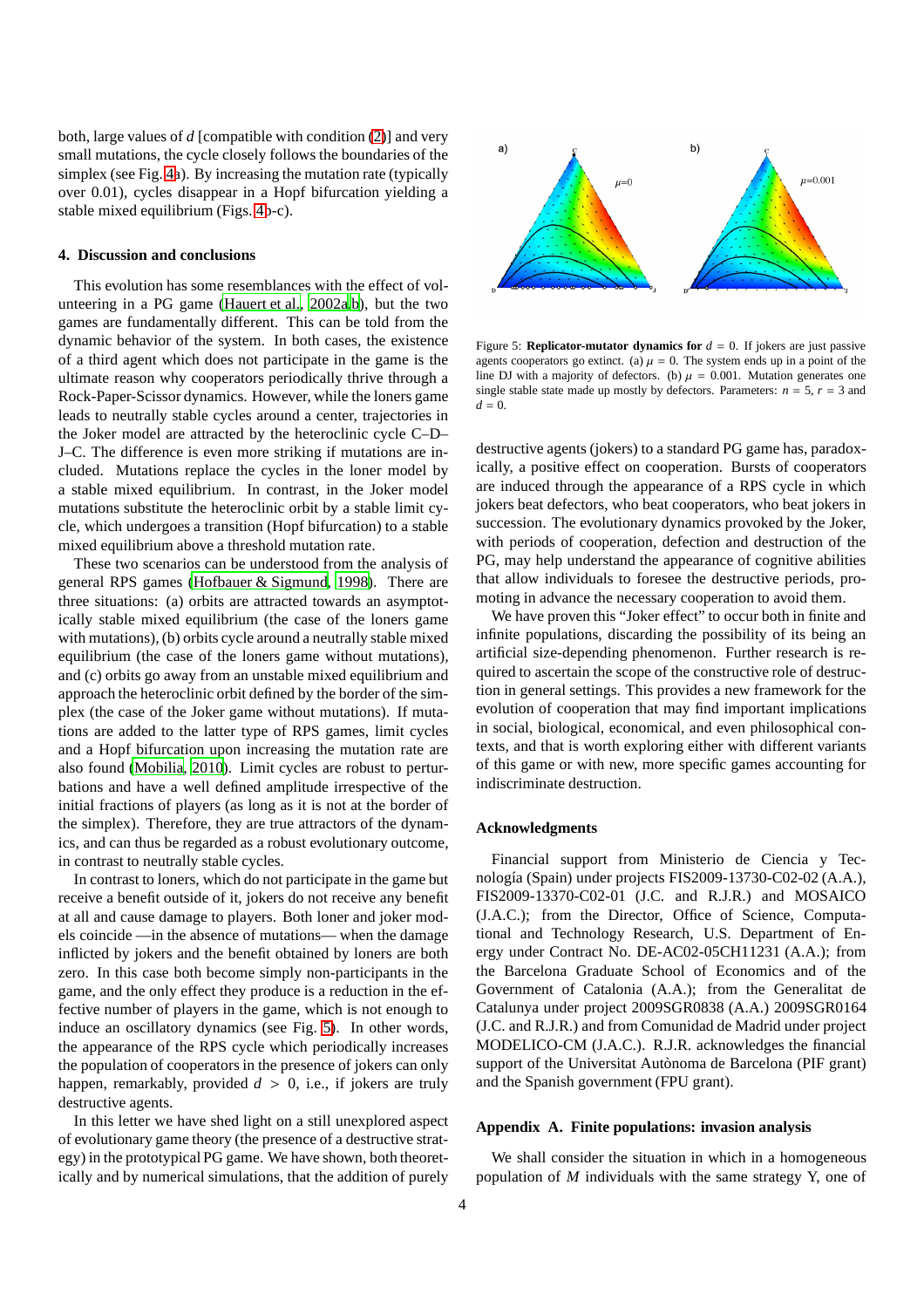them mutates (changes) to a different type X. The new individual will invade provided its average payoff after many interactions,  $P_X$ , is larger than the average payoff of a Y individual, i.e.,  $P_X > P_Y$ . Average payoffs can be evaluated as follows. The population is made of one X player and *M* − 1 Y players. Thus, when playing the game, the X player will always interact with  $n - 1$  Y players. Therefore

$$
P_X = \Pi_X(1X, (n-1)Y).
$$
 (A.1)

On the other hand, the  $n - 1$  opponents of a Y player can be of just two types: either all *n* − 1 are Y players, or *n* − 2 are Y players and one is the single X player. The latter situation occurs with probability  $(n - 1)/(M - 1)$ . Therefore the average payoff of a Y player will be

$$
P_Y = \Pi_Y(nY)\frac{M-n}{M-1} + \Pi_Y(1X, (n-1)Y)\frac{n-1}{M-1}.
$$
 (A.2)

Next we derive the invasion conditions for homogeneous populations of three types of players. In this new scenario we must consider the six different situations arising form the pair interactions that can be formed:

(A) 
$$
1D + (M - 1)C
$$
.  
\n
$$
P_C = r - 1 - \frac{r}{n} \frac{n-1}{M-1}, \qquad P_D = r - \frac{r}{n}.
$$
\n(A.3)

The tragedy of the commons occurs when defectors overcome cooperators, i.e.,  $P_D > P_C$ . This happens iff

<span id="page-4-1"></span>
$$
r < n\frac{M-1}{M-n}.\tag{A.4}
$$

We will henceforth assume [\(A.4\)](#page-4-1) to hold. This condition contains the dilemmatic region  $1 < r < n$  of PG games. In the limit  $M \to \infty$ , the inequality [\(A.4\)](#page-4-1) reduces to  $r < n$ and both, the conditions for the dilemma and the tragedy of the commons coincide.

(B) 
$$
1C + (M - 1)D
$$
.

$$
P_C = \frac{r}{n} - 1,
$$
  $P_D = \frac{r}{n} \frac{n-1}{M-1}.$  (A.5)

Because of [\(A.4\)](#page-4-1)  $P_D > P_C$ , so *C* never invades *D*.

(C)  $1J + (M - 1)C$ .

$$
P_C = r - 1 - \frac{d}{M - 1}, \qquad P_J = 0.
$$
 (A.6)

Since  $P_1 > P_C$  iff

<span id="page-4-2"></span>
$$
r < 1 + \frac{d}{M - 1},\tag{A.7}
$$

then *J invades C iff* [\(A.7\)](#page-4-2) *holds*.

(D) 1C + (*M* − 1)J.

$$
P_{\rm C} = r - (n - 1)d - 1, \qquad P_{\rm J} = 0. \tag{A.8}
$$

Since  $P_{\rm C} > P_{\rm J}$  iff

<span id="page-4-3"></span>
$$
r > 1 + (n-1)d,\tag{A.9}
$$

then *C invades J iff* [\(A.9\)](#page-4-3) *holds*.

(E)  $1D + (M - 1)J$ .

$$
P_{\rm D} = -(n-1)d, \qquad P_{\rm J} = 0. \tag{A.10}
$$

As long as  $d > 0$  we will have  $P_J > P_D$ , then *D never invades J*.

(F) 
$$
1J + (M - 1)D
$$
.

$$
P_{\rm D} = -\frac{d}{M-1}, \qquad P_{\rm J} = 0. \tag{A.11}
$$

As long as  $d > 0$  we will have  $P_J > P_D$ , then *J always invades D*.

Figure [1](#page-1-0) illustrates the different regions of interest in this game. The most interesting one is that in which there is a rockpaper-scissor rotation between C, D, and J, which corresponds to

$$
1 < r < n \frac{M-1}{M-n}, \qquad 0 < d < \frac{r-1}{n-1}.\tag{A.12}
$$

#### <span id="page-4-0"></span>**Appendix B. Infinite populations: average payoffs**

We evaluate here the average payoffs  $P_X$  obtained by each strategy  $(i = C, D, J)$  in this game when the population is very large. These functions will determine the dynamics of the population through the replicator equation. As before, sample groups of *n* individuals playing the game are randomly formed, and it is assumed that each player is sampled a large number of times before payoffs are compared in order to update strategies. The payoff for a given strategy is therefore proportional to the average payoff that a player using this strategy obtains playing against the whole population. This average payoff will depend only on the player's strategy and the composition of the population, described by a fraction *x* of cooperators, *z* of jokers and  $y = 1 - x - z$  of defectors. Notice that  $P<sub>I</sub> = 0$  for any composition of the population, so only cooperators' and defectors' payoffs need to be calculated.

#### *Appendix B.1. Defectors*

The average payoff of a defector is

<span id="page-4-4"></span>
$$
P_D = \left\langle \frac{rm - dj}{S} \right\rangle,\tag{B.1}
$$

where the symbol  $\langle \cdots \rangle$  denotes an average over samples of *n*−1 opponents randomly selected from the population. The average  $\langle m/S \rangle$  can be obtained as in [\(Hauert et al., 2002b\)](#page-6-9), yielding

$$
\left\langle \frac{m}{S} \right\rangle = \frac{x}{1-z} \left( 1 - \frac{1-z^n}{n(1-z)} \right).
$$

Since  $j = n - S$ , the second term in Eq. [\(B.1\)](#page-4-4) can be written as  $n\langle 1/S \rangle - 1$ , where

$$
\left\langle \frac{1}{S} \right\rangle = \sum_{S=1}^{n} {n-1 \choose S-1} (1-z)^{S-1} z^{n-S} \frac{1}{S},
$$

the factor in front of  $1/S$  in the summation being the probability of having *S* − 1 non-jokers in a group of *n* − 1 randomly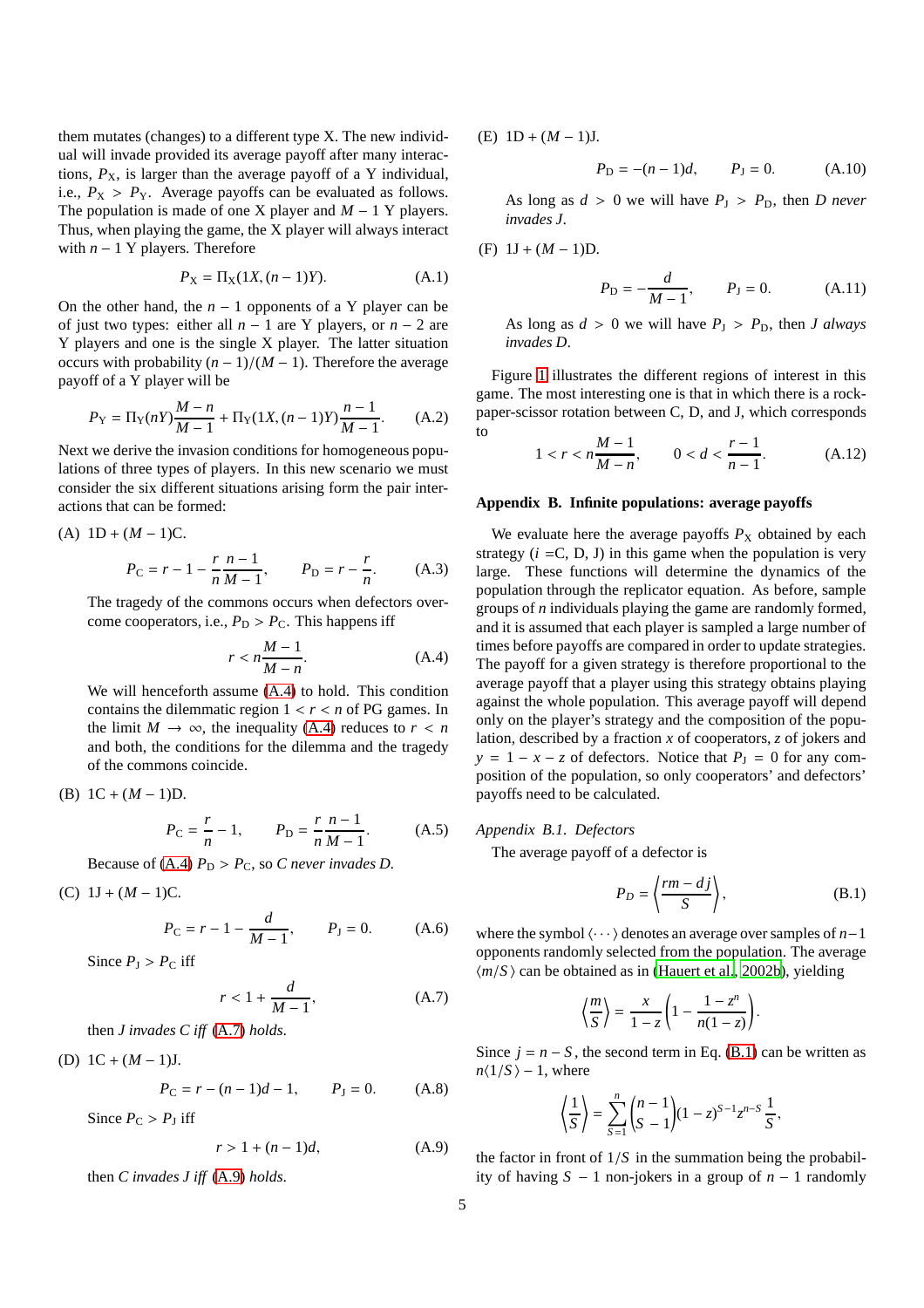chosen players. By using the identity  $a_{b-1}^{(a-1)} = b_{(b)}^{(a)}$ , the latter expression becomes

$$
\left\langle \frac{1}{S} \right\rangle = \frac{1 - z^n}{n(1 - z)}.
$$

Joining the two averages one gets the average payoff of a defector,

<span id="page-5-2"></span>
$$
P_{\rm D} = r \frac{x}{1 - z} \left( 1 - \frac{1 - z^n}{n(1 - z)} \right) - d \left( \frac{1 - z^n}{1 - z} - 1 \right), \tag{B.2}
$$

the first term arising from the exploitation of cooperators and the second one being the damage inflicted by jokers.

## *Appendix B.2. Cooperators*

The difference  $P_D - P_C$  can be written as

<span id="page-5-1"></span>
$$
P_{\rm D} - P_{\rm C} = \left\langle 1 - \frac{r}{S} \right\rangle \tag{B.3}
$$

because in a group of  $S - 1$  opponents switching from cooperation to defection yields a payoff increment of 1 − *r*/*S* : the defector's payoff gets reduced by *r*/*S* because there is one cooperator less in the group, but adds 1 to her payoff because she does not pay the cost of cooperating [\(Hauert et al., 2002b\)](#page-6-9). The average in the r.h.s. of Eq. [\(B.3\)](#page-5-1) just contains  $\langle 1/S \rangle$ , thus yielding

<span id="page-5-3"></span>
$$
P_{\rm D} - P_{\rm C} = 1 - \frac{r}{n} \frac{1 - z^n}{1 - z}.
$$
 (B.4)

Finally, from Eqs. [\(B.2\)](#page-5-2) and [\(B.4\)](#page-5-3) one gets

$$
P_C = r \frac{x}{1-z} \left( 1 - \frac{1-z^n}{n(1-z)} \right) + \frac{r}{n} \frac{1-z^n}{1-z} - 1
$$
  
-  $d \left( \frac{1-z^n}{1-z} - 1 \right).$  (B.5)

# <span id="page-5-0"></span>**Appendix C. Infinite populations: proof of existence of limit cycles**

To complete the proof that the system ends up in a limit cycle it remains to show that the interior equilibrium of Eqs [\(1\)](#page-2-0) is a repeller, i.e., its two eigenvalues have positive real parts. The interior equilibrium and its stability can be evaluated in the limit of small mutation rates, the one we are interested in. In this case, one can neglect the dependence of  $\mu$  in the position of the fixed point. We are thus faced with the solution of the dynamical system [\(1\)](#page-2-0) without the mutation term. The calculation becomes simple for  $n = 2$ , and tractable for  $n > 3$ . The proofs are treated separately in the next subsections.

## *Appendix C.1. Interior fixed point for n* = 2

The interior fixed point  $(x_0, y_0, z_0)$  satisfies  $P_C = P_D = 0$ . According to Eq. [B.4,](#page-5-3) the first equality requires  $(1 + z_0)r = 2$ , yielding

$$
z_0=\frac{2-r}{r}.
$$

Since  $n = 2 > r > 1$ , one has  $0 < z_0 < 1$ , as it should. The second equality,  $P_D = 0$ , produces

$$
x_0=2d\,\frac{2-r}{r^2}.
$$

Condition  $r > 1 + d$  from expression [\(2\)](#page-2-4) guarantees that  $0 <$  $x_0$  < 1 and  $0 < y_0 = 1 - x_0 - z_0 < 1$ . In order to analyze the stability of this equilibrium, we consider frequencies *x* and *z* as the independent variables of the two-dimensional system. To prove that the equilibrium is a repeller it suffices to show that the trace and determinant of the Jacobian matrix at the fixed point are both positive. For  $n = 2$ , equations [\(1\)](#page-2-0) become

$$
\dot{x} = -\frac{1}{2}x(2dz^2 - rz + 2 - r - 2x + rx),
$$
 (C.1)

$$
\dot{z} = z[(1 - r)x + dz(1 - z)].
$$
 (C.2)

The Jacobian matrix in the interior equilibrium is

$$
\left(\begin{array}{cc}\n\frac{d(2-r)^2}{r^2} & \frac{d(2-r)(r^2+4dr-8d)}{r^3} \\
-\frac{(2-r)(r-1)}{r} & \frac{d(2-r)(3r-4)}{r^2}\n\end{array}\right),\n\quad (C.3)
$$

whose trace, *T*, and determinant, *D*, are

$$
T = \frac{2d(2-r)(r-1)}{r^2} > 0,
$$
 (C.4)

$$
D = \frac{d(r-2)^2(r^2 + r(d-1) - 2d)}{r^3} > 0.
$$
 (C.5)

*T* is positive because  $n = 2 > r > 1$ . To prove that the determinant is positive, we should realize that the second bracket in its expression can be written as  $r(r-1) - d(2 - r)$ , which is larger than  $2(r-1)^2 > 0$  because  $r > 1 + d$ .

## *Appendix C.2. Interior fixed point for n* > 3

We use the same procedure as in the previous case. The fraction of jokers  $z_0$  of the interior equilibrium arises from  $P_C = P_D$ , namely Eq. [\(B.4\)](#page-5-3). Once it is found,  $x_0$  follows from  $P_D = 0$ , c.f. Eq. [\(B.2\)](#page-5-2).

# *Appendix C.2.1. Calculation of z*<sup>0</sup>

*z*<sup>0</sup> is obtained as the solution to

<span id="page-5-5"></span>
$$
1 - \frac{r}{n} \frac{1 - z^n}{1 - z} = 0,
$$
 (C.6)

which is equivalent to

<span id="page-5-4"></span>
$$
\sum_{i=0}^{n-1} z^i = n/r.
$$
 (C.7)

The latter equation has exactly one solution, namely the crossing of the polynomial in the l.h.s of Eq. [\(C.7\)](#page-5-4) with the constant  $n/r > 1$ . Since  $r > 1$ , this occurs at  $0 < z_0 < 1$ , consistent with the meaning of  $z_0$ . There is no analytical solution to Eq. [\(C.6\)](#page-5-5)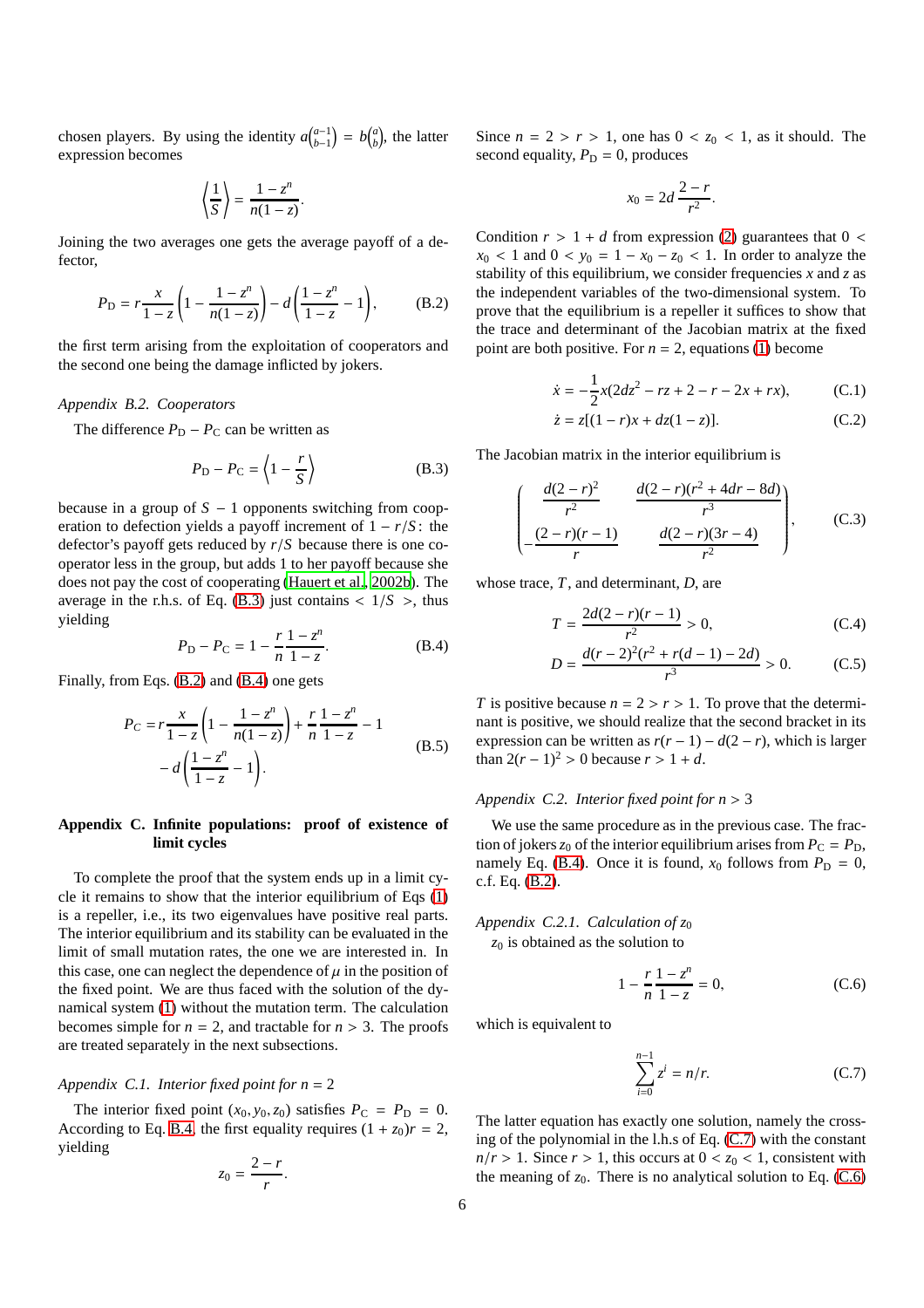for arbitrary *n*. There exists, however, a simple analytical solution in the limit of large *n*, which is indeed an excellent approximation for all  $n > 3$ . It can be obtained neglecting  $z^n$  as compared to 1 in [\(C.6\)](#page-5-5), which leads to

<span id="page-6-16"></span>
$$
z_0 \approx 1 - \frac{r}{n}.\tag{C.8}
$$

Since  $r < n$ , one has, of course,  $0 < z_0 < 1$ . For consistence,  $z_0^n = (1 - \frac{r}{n})^n \approx e^{-r} \ll 1$ , which holds, say, for  $r > 3$ . Notice that if  $r \ll n$  the equilibrium approaches all *J*, so that cycles get very close to this state in this limit.

#### *Appendix C.2.2. Calculation of x*<sup>0</sup>

Let us impose  $P_D = 0$ . Introducing [\(C.6\)](#page-5-5) into [\(B.2\)](#page-5-2) one finds

<span id="page-6-17"></span>
$$
x_0 \approx \frac{d}{r-1} \left( \frac{n}{r} - 1 \right) (1 - z_0).
$$
 (C.9)

Conditions  $d > 0$ ,  $n > r > 1$ , and  $r > 1 + (n - 1)d$  yield  $0 < x_0 < 1$  and  $0 < x_0 + z_0 < 1$ , so that the three fractions are smaller than 1. Substituting  $z_0$  from expression [\(C.8\)](#page-6-16) into [\(C.9\)](#page-6-17) one finally obtains

<span id="page-6-18"></span>
$$
x_0 \approx \frac{d}{r-1} \left( 1 - \frac{r}{n} \right). \tag{C.10}
$$

*Appendix C.2.3. Stability of the interior equilibrium*

We need to determine the Jacobian matrix for the equilibrium  $(x_0, z_0)$  given by [C.9](#page-6-17) and [C.8.](#page-6-16) The dynamical system [\(1\)](#page-2-0) can be written as

$$
\dot{x} = -\frac{x}{n(1-z)^2} \Big( -r + n - rnxz - dnz^{n+1} + 2nxz - nxz^2 - 2nz + rx - rxz^n + dnz^2 - nx + rz^n \Big) \tag{C.11}
$$

$$
+ nz^{2} + rz - rz^{n+1} + rnxz^{2} + dnz^{n+2} - dnz^{3}),
$$
  
\n
$$
\dot{z} = -(-dz + rx + dz^{n} - x)z.
$$
 (C.12)

The first equation is very cumbersome. Fortunately, as already explained, in the limit of large *n* and if  $r > 3$  one can neglect terms of order  $z^n$  and above. Using expressions [\(C.8\)](#page-6-16) and [\(C.10\)](#page-6-18), the Jacobian matrix *J* can be written as  $J = Yd(n-r)/n$ , where

$$
Y = \begin{pmatrix} \frac{n-r}{r} & \frac{nr(r-1) + d(r-n)(r^2 - r + n)}{r^2(r-1)^2} \\ -\frac{r-1}{d} & 2 \end{pmatrix}.
$$
 (C.13)

(Notice that the factor  $d(n-r)/n > 0$ .) As the diagonal elements of this matrix are positive, the trace is positive. Also  $Y_{zx} < 0$ and, as we show next,  $Y_{xz} > 0$ , therefore the determinant turns out to be positive, and the interior equilibrium is a repeller. To see that  $Y_{xz} > 0$  we must show that the numerator is positive. This can be shown by writing it as

$$
nr(r-1) + d(r-n)(r^2 - r + n) > (r-1)^2 \frac{(n-r)^2 + nr}{n-1} > 0.
$$

The first inequality follows from condition  $r - 1 > (n - 1)d$ .

# **References**

- <span id="page-6-10"></span>Fehr, E., & Gächter, S. (1999). A theory of fairness, competition, and cooperation. *Quart. J. Econ.*, *114*, 817–868.
- <span id="page-6-11"></span>Fehr, E., & Gächter, S. (2000). Cooperation and punishment in public goods experiments. *Amer. Econ. Rev.*, *90*, 980–994.
- <span id="page-6-5"></span>Groves, T., & Ledyard, J. (1977). Optimal allocation of public goods: A solution to the 'free rider' problem. *Econometrica*, *45*, 783–809.
- <span id="page-6-1"></span>Hamilton, W. D. (1971). Geometry for the selfish herd. *J. Theor. Biol.*, *31*, 294–311.
- <span id="page-6-6"></span>Hardin, G. (1968). The tragedy of the commons. *Science*, *162*, 1243–1248.
- <span id="page-6-14"></span>Hauert, C., Michor, F., Nowak, M. A., & Doebeli, M. (2006). Synergy and discounting of cooperation in social dilemmas. *J. Theor. Biol.*, *239*, 195–202.
- <span id="page-6-8"></span>Hauert, C., de Monte, S., Hofbauer, J., & Sigmund, K. (2002a). Volunteering as red queen mechanism for cooperation in public goods games. *Science*, *296*, 1129–1132.
- <span id="page-6-9"></span>Hauert, C., Monte, S. D., Hofbauer, J., & Sigmund, K. (2002b). Replicator dynamics for optional public good games. *J. Theor. Biol.*, *218*, 187–194.
- <span id="page-6-12"></span>Hauert, C., Wakano, J. Y., & Doebeli, M. (2008). Ecological public goods games: cooperation and bifurcation. *Theor. Pop. Biol.*, *73*, 257–263.
- <span id="page-6-4"></span>Hofbauer, J., & Sigmund, K. (1998). *Evolutionary Games and Population Dynamics*. Cambridge: Cambridge University Press.
- <span id="page-6-0"></span>Krams, I., Bērziņš, A., Krama, T., Wheatcroft, D., Igaune, K., & Rantala, M. J. (2010). The increased risk of predation enhances cooperation. *Proc. R. Soc. Lond. B*, *277*, 513– 518.
- <span id="page-6-2"></span>Krebs, J. R., & Davies, N. B. (1993). *An introduction to behavioural ecology. 3rd ed.*. Oxford: Blackwell Scientific Publications.
- <span id="page-6-3"></span>Lavalli, K. L., & Herrnkind, W. F. (2009). Collective defense by spiny lobster (panulirus argus) against triggerfish (balistes capriscus): effects of number of attackers and defenders. *New Zealand Journal of Marine and Freshwater Research,*, *43*, 15–28.
- <span id="page-6-13"></span>Maynard Smith, J. (1982). *Evolution and the Theory of Games*. Cambridge: Cambridge University Press.
- <span id="page-6-7"></span>Milinski, M., Semmann, D., & Krambeck, H. J. (2005). Reputation helps solve the tragedy of the commons. *Nature*, *415*, 424–426.
- <span id="page-6-15"></span>Mobilia, M. (2010). Oscillatory dynamics in rock-paperscissors games with mutations. *J. Theor. Biol.*, *264*, 1–10.